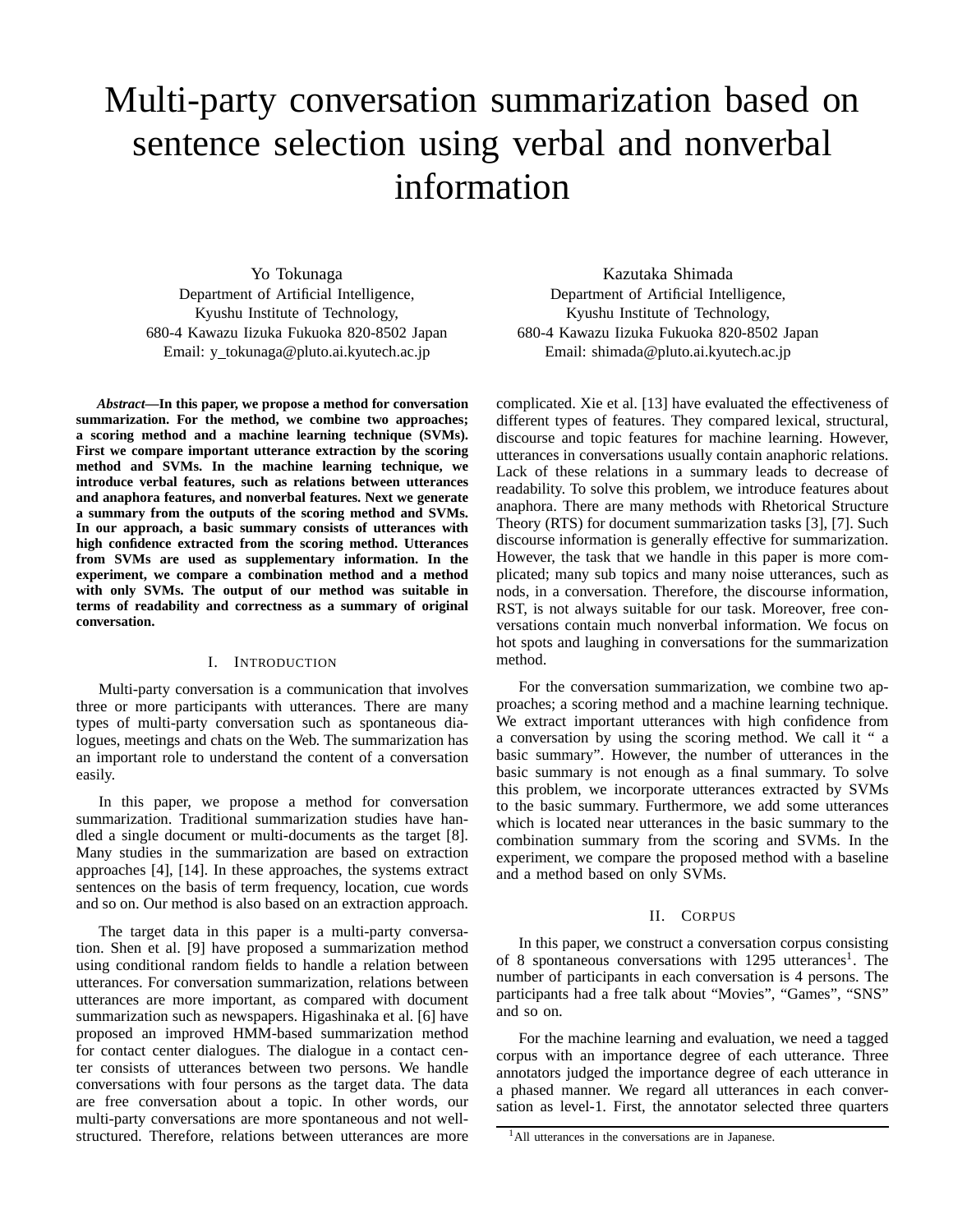of utterances from all utterances (level-2). Next, the annotator selected a half of utterances from the selected utterances (level-3). Then, the annotator selected a quarter of utterances from the level 3 utterances (level-4). In other words, the annotator classified all utterances into four classes on the basis of the importance of each utterance. In this annotation process, the annotators paid attention to keep the meaning and context of the original conversation. Finally, we selected utterances obtaining the average level of three annotators which was more than 3, as the important utterances for the summarization.

The agreement of the importance level (level-1 to 4) between annotators is as follows: 0.59 for the Annotator 1 and 2 and 0.57 for the Annotator 1 and 3. Both the *κ* values [2] are approximately  $0.3$  and not high<sup>2</sup>. We also compute the agreement as a two-class problem. In other words, we integrate the level 3 and 4 to "important" and 1 and 2 to "not important". In this situation, the agreements are 0.75 and 0.73 and the *κ* values are 0.50 and 0.46.

In addition, the tagged corpus needs to include nonverbal information for each utterance. The targets of nonverbal information in this paper are (1) hot spot value and (2) laughing information. The hot spot value denotes a degree of an excited situation in a conversation. Two annotators judged the degree of each utterance. The degree is rated on a scale from 1 (low) to 5 (high). For laughing, we detect laughing in each conversation manually first, and then classify the trigger of laughing into two classes; internal and external. Here the internal laughing denotes that a participant laughs at his/her own utterance or laughs out of embarrassment. The external laughing denotes that a participant laughs at other participant's utterance or behavior.

## III. METHOD

In this section, we explain our proposed method.

## *A. Outline*

Our method extracts utterances in a conversation on the basis of the importance and relations between utterances in the summarization process. We use two approaches for the process; a scoring method and a machine learning technique. Figure 1 shows the outline of our method.

The purpose of the scoring process is to extract the most important utterances in each conversation with high precision. We extract utterances exceeding a threshold. Although the number of utterances is small, the extracted utterances are the core of a summary. This result is a basic summary for the summarization process.

The second method is a machine learning technique. We use Support Vector Machines (SVM) [11]. The purpose of the method based on SVMs is to extract important utterances that are not extracted by the scoring method. The output of SVMs contributes to the improvement of the recall rate about a final summary. We add the output with high confidence from SVMs to the basic summary. We call it "a combination summary".

In the final process, we add an utterance between important utterances by the scoring method to the combination summary



Fig. 1. The outline of our method. It combines a scoring method and machine learning to generate a summary.

to keep the coherency of the final summary. By using this process, the readability of each generated summary is drastically improved.

#### *B. Scoring*

We compute a score of each utterance in a conversation. We apply the panoramic view system proposed by [10] to the scoring process. The method computed a score by word frequencies and conditional probabilities based on the cooccurrence frequency of words in sentences. They defined three types of keywords, (1) basic keywords, (2) topic keywords and (3) feature keywords, and then computed a score of each sentence by using the scores of the three keywords.

First, we divide each utterance in a conversation to morphemes by using a morphological analyzer<sup>3</sup>. In this paper, we handle nouns<sup>4</sup>, verbs and adjectives in each utterance. The score of a basic keyword is based on the frequency.

$$
key1(w) = frequency(w)
$$
 (1)

Next, we compute the second score. They defined words which often appear together with the basic keywords as topic keywords. The score of a topic keyword is computed as follows:

$$
key2(w) = \sum_{g \subset G} \frac{n(w \cap g)}{n(g)} \tag{2}
$$

where *G* is the set of basic keywords and  $n(q)$  is the number of utterances containing a basic keyword *g*.  $n(w \cap g)$  is the co-occurrence of *w* and *g*. We use words in the top 10 % of all as topic keywords.

Finally, we detect feature keywords and compute the score.

$$
key3(w) = \sum_{s \subset S} \frac{n(w \cap s)}{n(w)} \tag{3}
$$

where *S* is the set of topic keywords. The purpose of this score is to detect words that appear only in sentences containing the topic keywords. It is based on the idea that words consistent with the flow of topic keywords forming the main topic of the text and not appearing in other sentences are given high evaluations.

<sup>&</sup>lt;sup>2</sup>The average value of the mean squared errors between them, namely the annotator 1, 2 and 3, is approximately 1.2.

<sup>3</sup>We used Mecab. http://mecab.sourceforge.net/

<sup>&</sup>lt;sup>4</sup>We use nouns of which the frequencies are more than 2.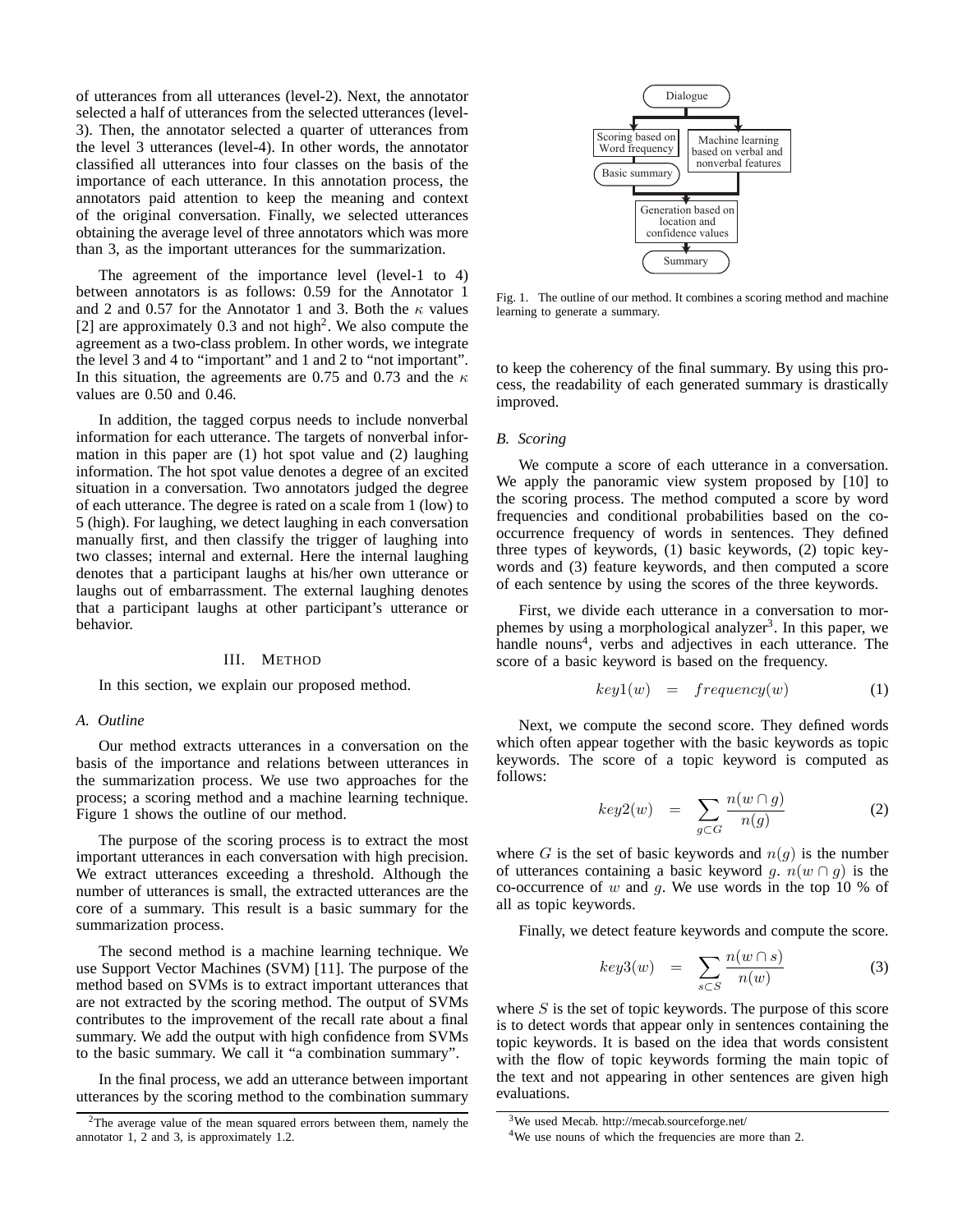Then, we compute the score of each utterance by using three scores on word-level, namely *key*1, *key*2 and *key*3.

$$
sent1(U) = \sum_{w \subset T} key1(w) \tag{4}
$$

$$
sent2(U) = \sum_{w \subset T} key2(w) \tag{5}
$$

$$
sent3(U) = \sum_{w \subset T} key3(w) \tag{6}
$$

By using these equations, we obtain three scores on utterancelevel. The score of an utterance is computed by the summation of these scores.

$$
score(U) = sent1(U) + sent2(U) + sent3(U) \tag{7}
$$

Here we add a new factor to the scoring. We assume that a long utterance has an important role in a conversation. Therefore, we introduce a weighting factor basing on the number of morphemes in each utterance.

$$
finalScore(U) = score(U) \times \frac{MorpT}{AveMorp}
$$
 (8)

where *MorpT* is the number of morphemes in the utterance *U* and *AveMorp* is the average number of morphemes in one utterance in the conversation.

The purpose of the scoring process is to extract the most important utterances in each conversation with high precision. Therefore we set a strong limitation on the extraction. In this paper, we regard utterances with the top 10 % score of all as the important utterances in this scoring method<sup>5</sup>.

## *C. Machine learning*

One approach to extract important information is to utilize machine learning techniques. We apply SVMs to this summarization process. The features for SVMs are classified as (f1) features in an utterance, (f2) features between utterances, (f3) features about anaphora, (f4) features based on scores and (f5) nonverbal features.

- (f1) Features in an utterance The first feature category consists of four features focusing on each utterance itself.
	- Length: Long utterances include much information and often contain high potential as important utterances. Therefore, we use the number of morphemes as the feature.
	- Presence of word: We set TRUE to the feature if an utterance contains a word that occurs twice or more in a conversation.
	- Presence of verbs and adjectives: In spontaneous conversations, utterances without any verbs and adjectives often exist. We apply the presences of verbs and adjectives to the feature.
	- Interrogative: Interrogative utterances often have an important role in a conversation because they are a turning point of a topic and contain strong context for

 $5$ Here we use another limitation. Our method does not extract three or more consecutive utterances by one person. This is a heuristic rule.

previous and next utterances. Therefore, we use the presence of interrogative as the feature.

# (f2) Features between utterances

The second feature category consists of six features about relations between utterances.

- Difference of length: The next utterance of an utterance with high importance sometimes consists of a small number of words, such as expressions about agreement. Therefore we use the difference of the utterance length between the current utterance and the next three utterances<sup>6</sup>.
- Presence of word in the previous utterance: We also set TRUE to this feature if the previous utterance contains a word that occurs twice or more in a conversation.
- Presence of interrogative in the previous utterance: We also use the presence of interrogative in the previous utterance as the feature.
- Same word in the previous utterance: If a word in the current utterance is included in the previous utterance, the current utterance contains high potential as important utterances because it indicates that the two utterances contain strong context. We handle nouns, verbs and adjectives for the feature.
- Same word in the next three utterances: We also use the same word feature for the next three utterances.
- Consecutive utterance: If one person utters continuously, the second utterance sometimes is supplemental information. It often boosts the importance of the utterance. Therefore we use the presence of consecutive utterances of one person as the feature.
- (f3) Features about anaphora

Anaphoric relation is one of the most considerable points in conversation summarization tasks. If a summary contains an utterance with an anaphora and does not contain an utterance with the antecedent, the readability of the summary dramatically decreases. Therefore, the features about anaphoric relations are of extreme importance. The third feature category consists of six features from three pairs.

- *•* Referring expression in the current utterance and referring expression in the next three utterances: These features are based on the presence of referring expressions such as "kore (this)" and "sotti (there)".
- Connective expression in the current utterance and connective expression in the next three utterances: These features are based on the presence of connective expressions such as "demo (but)", "shikamo (furthermore)" and "tadasi (unless)".

<sup>&</sup>lt;sup>6</sup>Actually, the difference is based on the number of morphemes.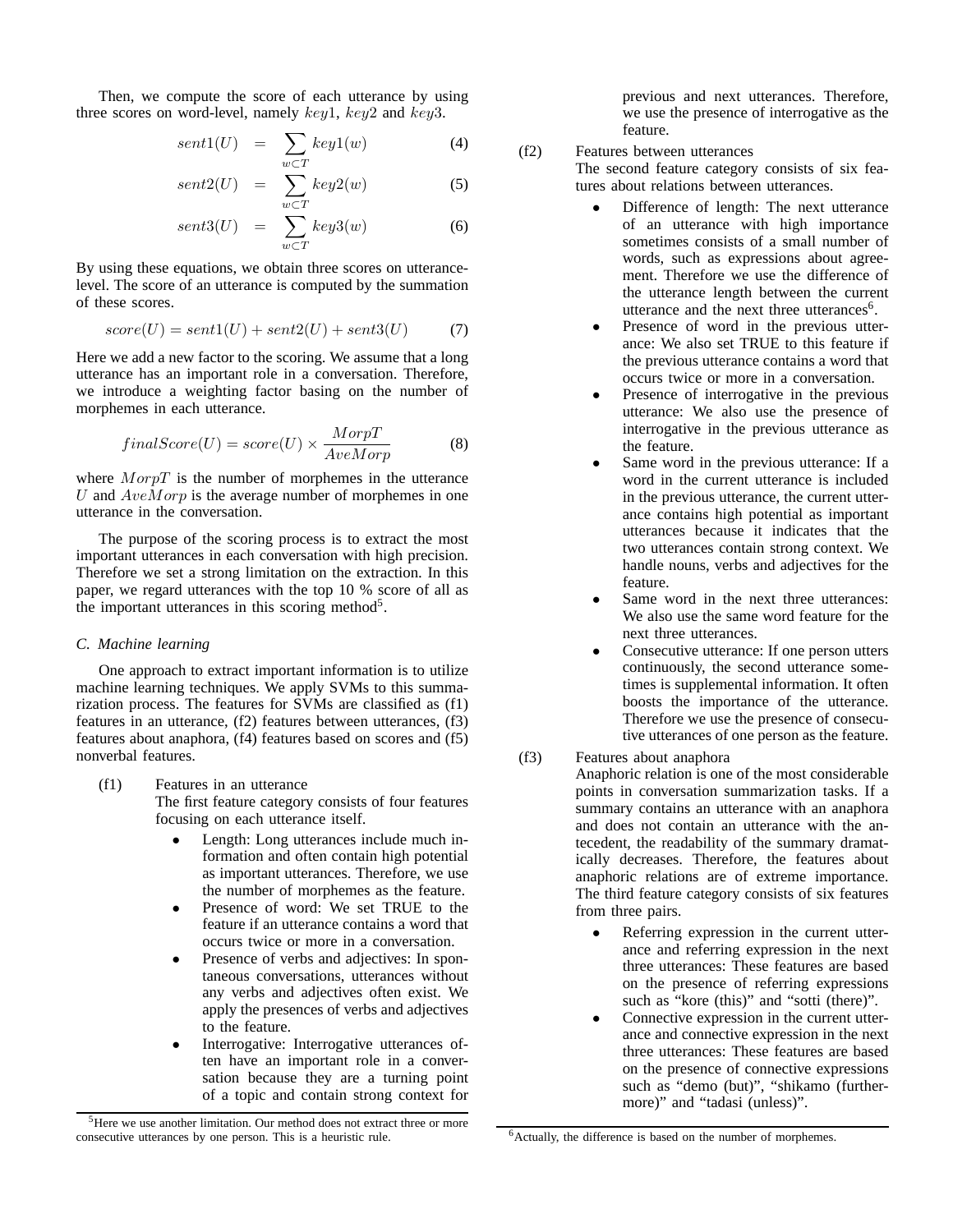- *•* Response expression in the current utterance and response expression in the next three utterances: These features are based on the presence of response expressions such as "hee (heh)" and "un (Yes)".
- (f4) Features based on scores

The fourth feature category consists of three features based on the scores in Section III-B.

- Score of basic keywords: We use the score of *sent*1 (Eq. 4).
- Score of topic keywords: We use the score of *sent*2 (Eq. 5).
- Score of feature keywords: We use the score of *sent*3 (Eq. 6).

Here, these scores are normalized in 0 to 1.

(f5) Nonverbal features

Nonverbal information has an important role of the utterance extraction for conversation summarization. Here we focus on two nonverbal information; hot spots and laughing points in each conversation. The hot spot value, which is annotated by two annotators, denotes a degree of an excited situation in a conversation. The internal laughing and external laughing denote that a participant laughs at his/her own utterance or laughs out of embarrassment and a participant laughs at other participant's utterance or behavior, respectively.

- *•* Hot spot value: the annotated value (1-5)
- Presence of laughing: 0 or 1
- *•* Timing of laughing: we classify the timing into some classes, such as laughing in an utterance and an utterance in laughing.
- *•* Trigger of laughing: internal or external
- Distance from external laughing: we compute the distance between an utterance and the nearest external laughing.

# *D. Summary generation*

In our method, we regard the extracted utterances by the scoring process as a basic summary. However, the basic summary is not enough in terms of the size because they are just the top 10 % score of all. In other words, the recall rate of the scoring method is extremely low as a summary. Therefore we add the outputs from SVMs to the basic summary. Our method selects one utterance with the high output score of SVMs between utterances in the basic summary.

The one of the most important points for conversation summarization is the coherency of a generated summary. The coherency of the combination of a basic summary and outputs of SVMs is often insufficient because the approaches of the scoring method and SVMs are independent and do not always play a complementary role. The most intuitive solution is to add the previous and next utterances of each important utterance to the summary. It might lead to the improvement of the coherency. However, the method is too naive and insufficient because there is a possibility that previous and next utterances often are noise utterances as a summary.

Our method adds an utterance between important utterances by the scoring method into the combination summary. The process is as follows:

| Utterance ID | Score of SVM                  |
|--------------|-------------------------------|
| Utterance 1  | 0.15                          |
| Utterance 2  | $0.82 \ll$ selected by SVM    |
| Utterance 3  | 0.19                          |
| Utterance 4  | $0.75 \ll$ selected by Step 2 |
| Utterance 5  | 0.45                          |
| Utterance 6  | << selected by Score based    |
| Utterance 7  | $0.75 \ll$ selected by Step 1 |
| Utterance 8  | 0.45                          |
| Utterance 9  | $0.85 \ll$ selected by SVM    |
| Utterance 10 | 0.27                          |
| Utterance 11 | $0.55 \ll$ selected by Step 2 |
| Utterance 12 | 0.44                          |
| Utterance 13 | 0.32                          |
| Utterance 14 | << selected by Score based    |
|              |                               |

Fig. 2. An example of the summary generation. Our method fleshes a basic summary from the scoring method out with some more utterances by the output of SVMs, Step 1 and Step 2 in Section III-D as the final summary.

- Step 1 : we focus on the previous and next utterances of each important utterance in a basic summary. If the score from SVMs of the utterance is more than a threshold value, we select the utterance for the summary. If the score of the utterance is less than the threshold value, we proceed to the next step.
- Step 2 : we select the utterance with the second high score of SVMs between utterances by the scoring method<sup>7</sup>.

Here we set 0.7 as the threshold.

Figure 2 shows an example of the summary generation. In the example, assume that the utterance 6 and 14 are extracted by the scoring method. They are a basic summary. Then, the utterances with the highest value from SVMs, namely 2 and 9, between the utterances in the basic summary are added. They are a combination summary. In the Step 1, the utterance 7 is selected on the basis of the threshold. Finally, the utterance 4 and 11 are selected in the Step 2. They are the final summary of our method.

# IV. EXPERIMENT

In this experiment, first, we evaluated each utterance extraction method; Scoring and SVMs. Then, we evaluated the readability of the generated summaries.

# *A. Accuracy of each method*

First, we evaluated the scoring method. The precision rate of the scoring was 0.959 although the recall rate was 0.190. The purpose of the scoring method is to construct the basic summary for the summarization process. Therefore, the scoring method with the high precision rate was suitable as the first step of the summarization process.

Next, we evaluated our method based on SVMs with 10 fold cross validation. We used the data mining tool WEKA

 $<sup>7</sup>$ Note that the utterance with the first high score is already selected in the</sup> combination summary.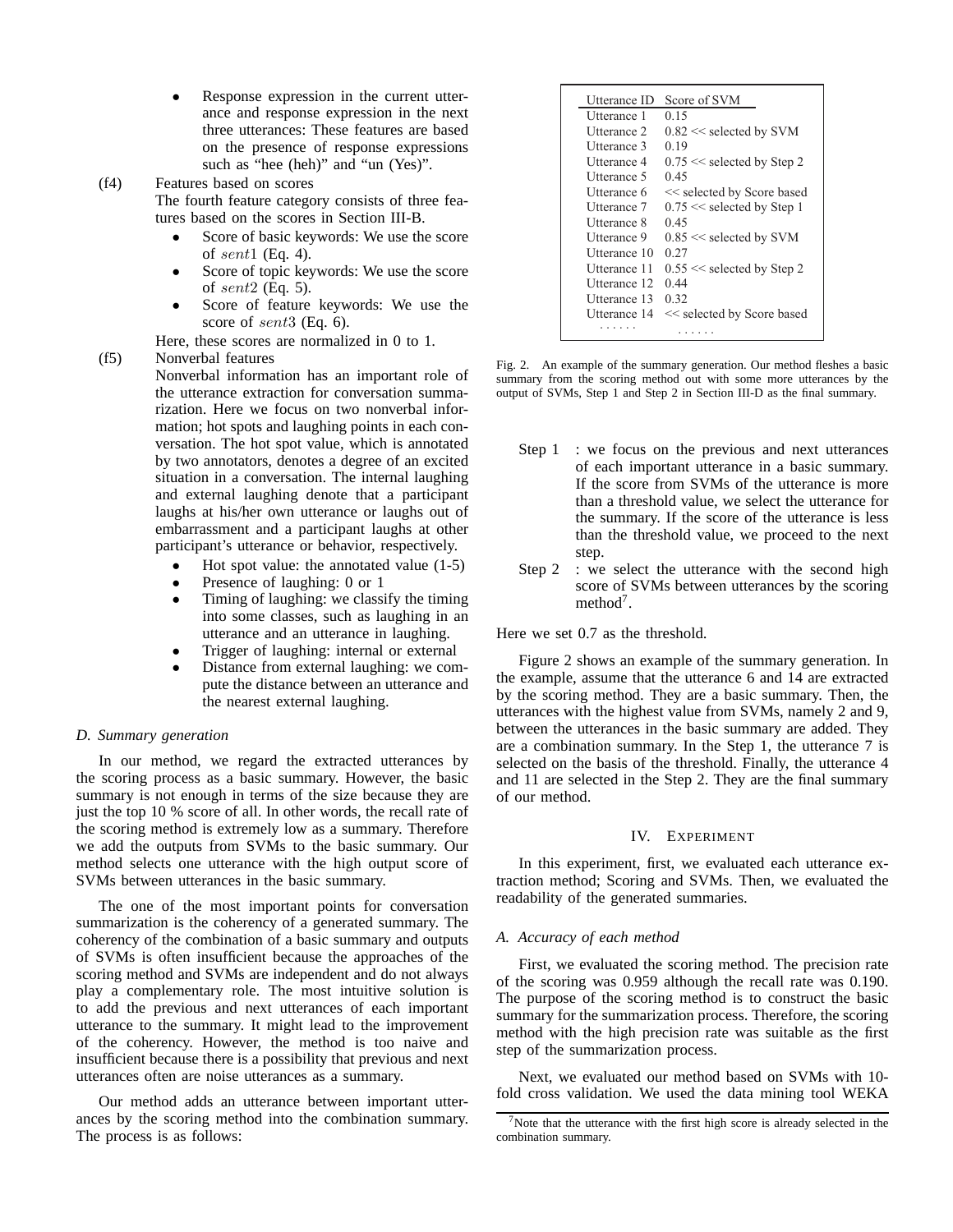TABLE I. RESULT OF UTTERANCE EXTRACTION BY SVMS

| Feature                      | Precision | Recall | F     |
|------------------------------|-----------|--------|-------|
| AI.                          | 0.801     | 0.740  | 0.769 |
| $ALL - (f1)$                 | 0.777     | 0.677  | 0.724 |
| $ALL - (f2)$                 | 0.790     | 0.719  | 0.753 |
| $\overline{\text{ALL}-(f3)}$ | 0.803     | 0.722  | 0.760 |
| $ALL - (f4)$                 | 0.804     | 0.752  | 0.777 |
| $ALL - (f5)$                 | 0.804     | 0.740  | 0.771 |

[5] for the implementation. In the experiment, we compared the effectiveness of each feature category; (f1) features in an utterance, (f2) features between utterances, (f3) features about anaphora, (f4) features based on scores and (f5) nonverbal features.

Table I shows the experimental result. In the table, "ALL*−*(f1)" denotes the method without the feature set (f1). In other words, the features of the method consisted of the feature (f2), (f3), (f4) and (f5). The method without the feature (f4) produced the best performance. The most effective feature category was (f1) features in an utterance because the accuracy decreased in the case that the feature set was removed. In particular, the length feature was effective for the accuracy. The nonverbal feature (f5) did not work well. The average hot spot values of important utterances and non-important utterances differed only slightly (3.2 and 3.0). The laughing occurred in a mere 25% of all utterances.

In this paper, we focused on surface linguistic features and nonverbal features, namely hot spot and laughing, for the method. However, conversations contain many characteristics, such as prosodic features [12]. In addition, conversations contain discourse information such as dialogue acts [1]. These characteristics are useful for the summarization method. Incorporating them to our method is the important future work.

## *B. Evaluation of summary*

Next, we evaluated the outputs of the summarization process. We compared the proposed method with two methods; a baseline and the top *n*-utterances from SVMs. The baseline was a naive approach. It added the previous and next utterance to the combination summary consisting of a basic summary from the scoring method and utterances with the high output score of SVMs between utterances in the basic summary. Therefore, the size of the summary is the same as the output of our method. The second method, the top *n*-utterances from SVMs, generated a summary from only the outputs of SVMs  $(nUtter<sub>SVM</sub>)$ . In other words, the method did not use the outputs from the scoring method. The value of *n* was the number of utterances in the summary by the proposed method.

Figure 3 shows an example of the output of our method. In the figure, the utterances with a rectangle are the output from the scoring method, namely a basic summary. The utterances with "\*\*" are utterances with the high output score of SVMs between utterances in the basic summary. In other words, the combination summary consists of the utterances with a rectangle and the utterances with the "\*\*" mark. The utterances with "++" are the utterances selected by the Step 1 and 2 in Section III-D. Therefore, the utterances with a rectangle, "\*\*" and "++" were the output of the proposed method.

```
D: Do you do SNS? **
 B: Ya.
 A: Facebook and ...
 C: Yup. I do.
 D: I use Twitter. 
++
 D: Ameba Pigg is a kind of SNS?<br>P: Well, Launnese it's a SNS<sup>++</sup>
 B: Well, I suppose it's a SNS.
 C: Meh, maybe.
 A: There is something about Ameba Pigg in recent days.**
 B: Huh? ... Happening?
++
 C: I don't know.
 A: You know, elementary school kid and junior high-school 
     student were ...
A: They cracked passwords of some persons.
 C: Ah! Ah! I remember now.
 C: The passwords were the date of birth or something...
++
 B: Ya, ya!
 B: Anyway, Mixi is SNS, isn't it? My first SNS is Mixi. **
 C: I agree.
 B: Me too.
 E: That is the encounter with SNS for many people.<sup>++</sup>
B: I think a number of people do Mixi only.
 D: Yup.
++
 D: Oh, Mobage, Mobage might be my first SNS. **
 B: I've not played Mobage.
 A: Me too.
  .........
```
Fig. 3. An example of the output from the proposed method. The combination of utterances with a rectangle, "\*\*" and  $H^* + H$ " is the output of the proposed method.

TABLE II. THE EXTRACTION ACCURACY AS A SUMMARY.

| Method          | Precision | Recall |       |
|-----------------|-----------|--------|-------|
| Proposed        | 0.732     | 0.509  | 0.600 |
| <b>Baseline</b> | 0.628     | 0.440  | 0.517 |
| $n$ Utter $SVM$ | 0.859     | 0.605  | 0.710 |

Here, the baseline selected the utterance "Ah! Ah! I remember now." instead of "The passwords were the date of birth or something..." because of the next utterance of the output of the scoring method.

First, we evaluated the extraction accuracy as the summarization. Table II shows the precision, recall and F-values of each method. The baseline essentially contained noise utterances because it is a naive approach. Therefore the accuracy became low. The proposed method outperformed the baseline. This result shows the effectiveness of the sentence selection by the Step 1 and 2 in Section III-D. It's only natural that the  $nUtter<sub>SVM</sub>$  produced the best accuracy because the summary essentially tended to not include noise utterances as compared with the baseline and proposed methods<sup>8</sup>.

The extraction accuracy of the proposed methods was lower than the *n*Utter<sub>*SVM*</sub>. The reason was that the proposed method sacrificed the extraction accuracy to keep the coherency in the summary. The result shown in Table II is just the extraction accuracy. It might not always link to the correctness of the generated summary. On the other hand, the most important point of a summary is the readability and quality of the summary. Therefore, we evaluated "readability" and "correctness" of each output.

*•* readability: Is the document readable?

<sup>&</sup>lt;sup>8</sup>Note that  $nUt$ ter $_{SVM}$  did not select utterances for the coherency.